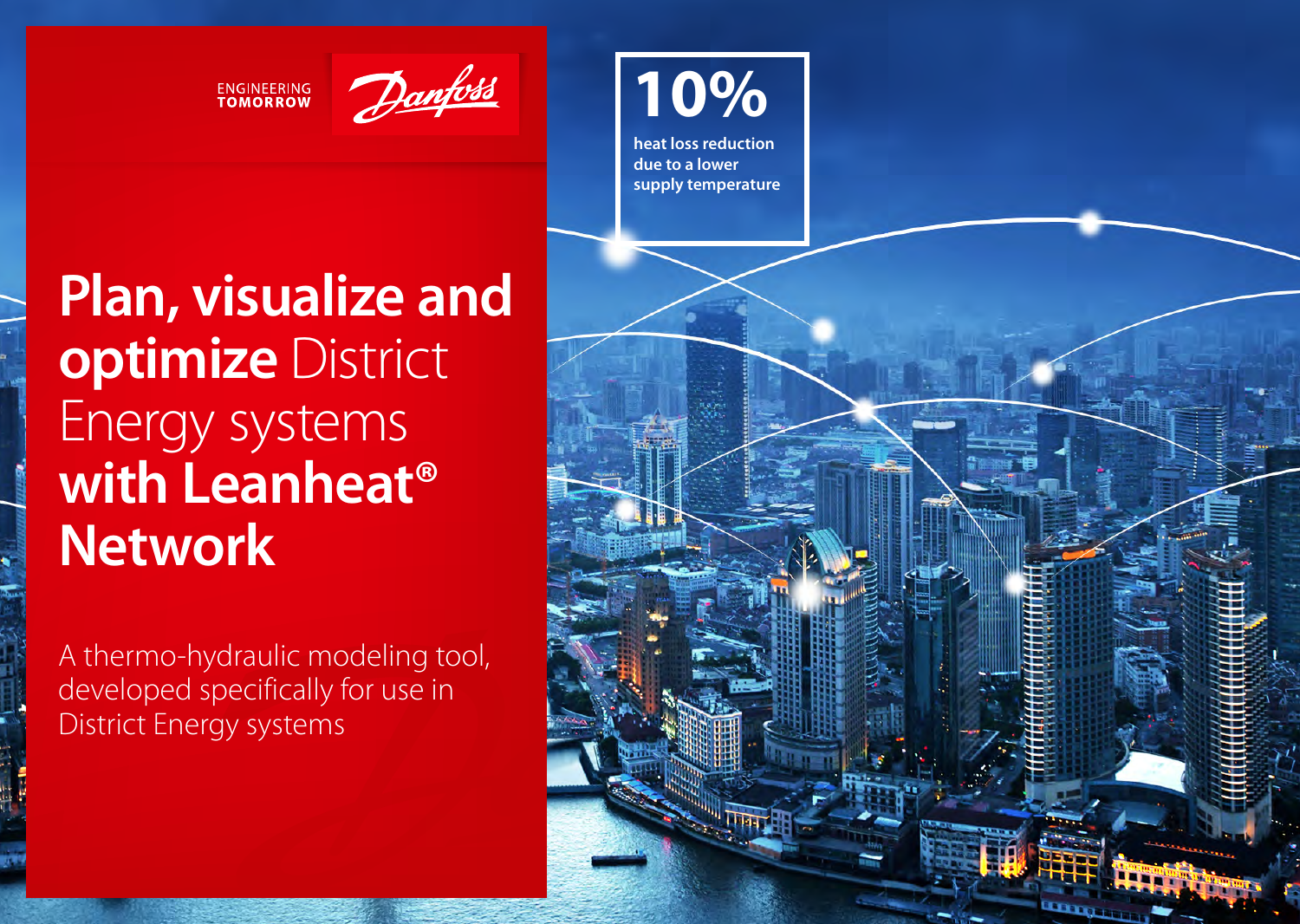### **Plan, visualize and optimize**  District Energy systems to achieve **improved and sustainable** network operation





### Why use **Leanheat® Network** ?



**Effectively** build and maintain district heating and cooling network models



**Simulate** hydraulic and thermal conditions in district heating and cooling networks



É

**Optimize** network supply temperatures and pressure conditions according to the actual demand needs. Lower your network losses, as well as production & pumping costs



**Predict and understand future** consumption on your network based on state-of-the-art AI, taking into account historical data and weather forecast

**Plan** optimal techno-economical production mix, optimizing production costs and increasing income from CHPs while still ensuring quality of supply

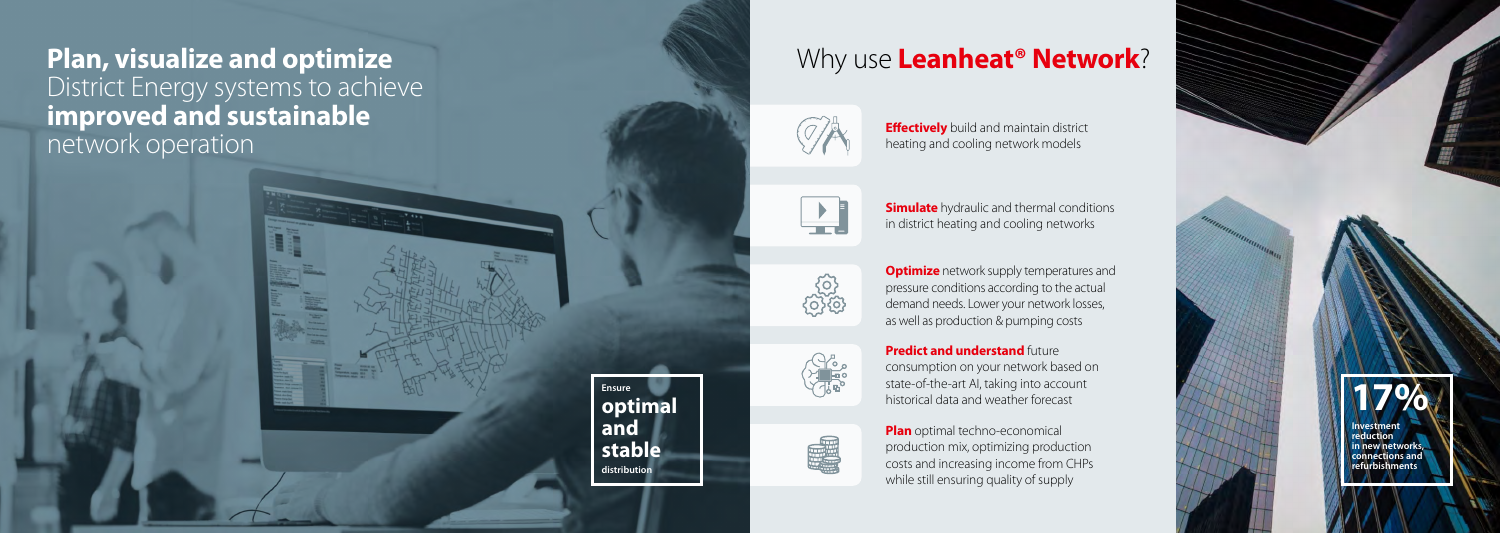#### **District Energy** is the most **sustainable approach** for the mitigation of climate change and improving energy efficiency by providing optimization solutions and optimal temperature control for both demand and supply side.

We are already in the **4<sup>th</sup> generation of District Heating** and the District Energy sector has clearly outlined the future. Today, we are heading towards multi-source energy rather than single sources. This means transitioning from fossil-based energy to renewable and surplus energy and from high temperature to low temperature District Heating. The transition process is rather complex, and not just connected to, but profoundly depending on Digitalization, which is where Danfoss comes into the picture. For the District Heating utilities, the transition implications are both commercial and technical:

#### **Commercial implications**

- Source optimization
- Competitiveness
- Sustainability
- Demand planning
- Cost optimization

#### **Technical implications**

- ΔT optimization
- Pump optimization
- Peak load
	- management
- 

### **50% of Europe's heat demand could be covered by district heating in 2050**



To realize the 50% potential, 21,500 new district heating systems need to be established by 2050 – 16,500 before 2035.

## That is why Danfoss developed Leanheat® Network for you **To do more with less**

To face the technical challenges as a result of the constant expansion of the heating networks and the new EU legislation, the District Heating utilities need new tools and software that will allow for improved project planning and cost optimization.

Leanheat® Network is a thermo-hydraulic modeling tool, developed specifically for use in District Energy systems to support the planning, design, and operational processes. Using Leanheat® Network, the planning process for the District Heating utilities will invariably result in a decrease of the cost for CapEx and OpEx.

## User **Advantages**



Optimal design of networks

Cost reductions through reduction or elimination of bottlenecks in the distribution system



Overall system optimization setpoints to local control units

Rational operation system based on physical principles and operation to limits

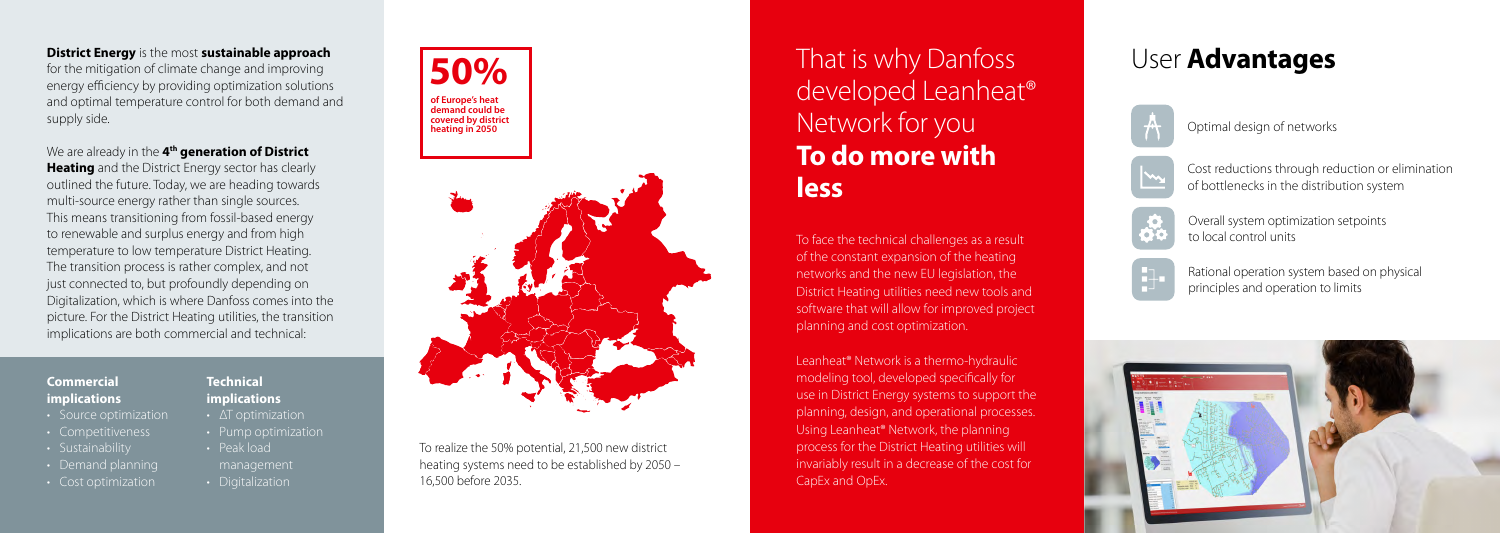### Further **Features**

#### 1. **The Leanheat® Network application suite consists**

of a basic UI interfacing to several different data sources that contain the required information to build models from GIS data and run online operations via SCADA.

2. **The Leanheat® Network system is scalable**, which allows for running as a stand-alone system for simple design setup; or running as a more advanced online system using a server to run the cyclic operations interfacing for example to a SCADA system

#### 3. **Hydraulic and thermal model.**

All network simulations are based on a model of the actual physical network. Leanheat® Network uses the following (multiple) elements for the model creation. Heat plant object; Pipe object; including support for twin pipes; Node object; Pump and Valve objects; including shut-off valves; Accumulators; Heat Exchangers; Shunts and Heaters

### Danfoss Leanheat® Network as a **Development Support Tool**

**Optimization of expansions,** refurbishments and new connections

**Analysis of impact**  of expansion, refurbishments and

new connections on the rest of the network

#### Development of **contingency plans**

**Database of knowledge** about network

### Danfoss Leanheat<sup>®</sup> Network as an **Online Operational Support Tool**



Overview of the **temperature**, **flow** and **pressure** at any point in the network

Overview of **the composition of production sources** at any point in the network

events

**Simulation of future conditions** based on weather prognosis

**What-if analysis**  for daily operating challenges and critical Planning of interventions with **effective execution** and **quality of services**